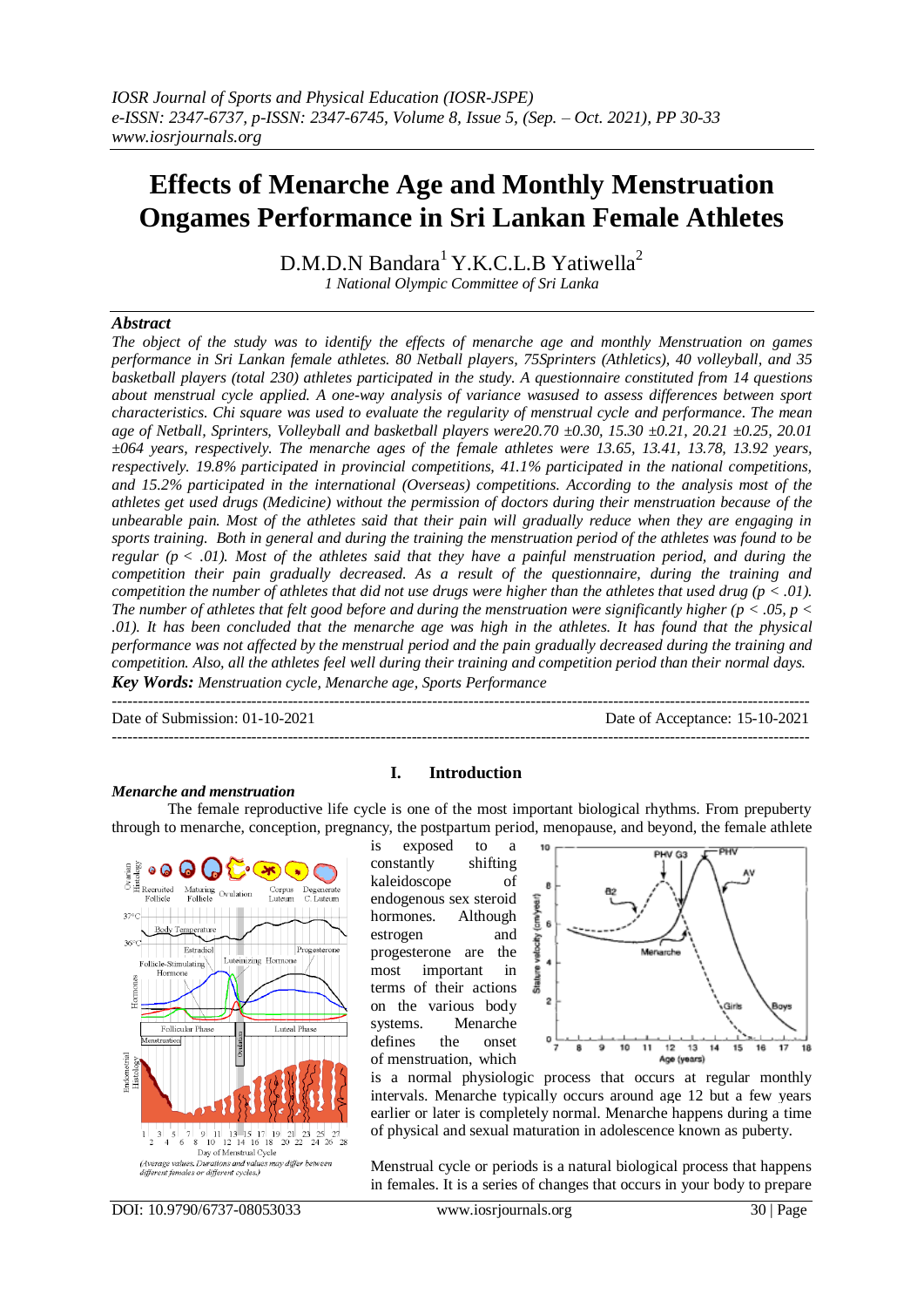for a possible pregnancy and involves an interplay of hormones like estrogen and progesterone. Controlled by rise and fall of hormones, a normal menstrual cycle is about 28 days long and has four main phases. The length of the menstrual cycle may be longer or shorter in some women. Usually periods start between the age of twelve and fifteen and it is called as menarch. In some cases, menstruation can start as early as eight. Woman stop menstruation between 45 and 55 and it is called as menopause. During a normal period, the bleeding usually lasts for about two to seven days.

### *Sport performance*

Sport performance is the manner in which sport participation is measured. It is complex mixture of biomechanical function, emotional factors, and training techniques, skills and combination of body will and mind. Performance in an athletic context has a popular connotation of representing the pursuit of excellence& fair play, where an athlete measures his or her performance as a progression toward excellence or achievement. There is an understanding in sport that athletes interested in performance tend to the competitive or elite level; athletes interested in simple participation, for broader purposes such as fitness or weight control, are most often recreational athletes who do not set specific performance goals.

In those activities where the result is measurable and defined, such as a race, a jump, or an object to be thrown, movements the end result is quantifiable. In these sports, it is the quest for performance improvement that drives the analysis of the individual components of performance. When an athlete and the coach can isolate areas on which to focus in training, the ultimate result is likely to be improved. Sport performance has four main aspects, each of which has a number of subcategories, some of which are rooted in physical certainty, others of which tend to the highly variable. The four areas include neuromuscular factors, the relationship between the nervous system and its dimensions and the musculoskeletal system; mental control and psychological factors; environmental conditions; and coaching and external support for the athlete.

# **II. Materials And Methods**

Subjects; 230 female athletes consented to participate in the study; all members in Sri Lanka during the 2019–2020 seasons (for Netball,  $n = 80$ ; for Sprinters,  $n = 75$ ; for volleyball  $n = 40$ , and for basketball,  $n = 35$ ). Their age ranged from 16 to 28.

Assessment of Body Mass; Weight was measured using a weight scale. The subjects were weighted wearing thin shorts and a skinner, and without shoes and sox. Height was measured using a stadiometer. The body mass index (BMI) was calculated by the formula BMI = weight (kg)/height2 (m). A questionnaire consisting of 20 questions.

Statistical Analyses; Means and standard errors were calculated for each sport. ANOVA and Scheffe tests were used to determine possible significant physical and physiological differences among the sports branches. Chi-square was used to evaluate regularity of menstrual cycle, performance, and drug taking. Values are expressed as means ± Standard Error.

# **III. Results**

The mean age of Netball, Sprinters, Volleyball and basketball players were20.70 ±0.30, 15.30 ±0.21, 20.21 ±0.25, 20.01 ±064 years, respectively. The menarche ages of the female athletes were 13.65, 13.41, 13.78, 13.92 years, respectively. 19.8% participated in provincial competitions, 41.1% participated in the national competitions, and 15.2% participated in the international (Overseas) competitions.

| Parameters     |                                           |  |
|----------------|-------------------------------------------|--|
| 1              | Age (Years)                               |  |
| $\overline{2}$ | Weight                                    |  |
| 3              | Height                                    |  |
| $\overline{4}$ | <b>BMI</b>                                |  |
| 5              | Menarche age (year)                       |  |
| 6              | Number of weekly training                 |  |
| 7              | Duration of daily training                |  |
| 8              | Participation in training during mens.    |  |
| 9              | Participation in competition during mens. |  |
| 10             | Feeling pain during mens.                 |  |
| 11             | Using drugs during training               |  |
| 12             | Using drugs during competition            |  |
| 13             | Feeling good among mens.                  |  |
| 14             | Period of feeling worse                   |  |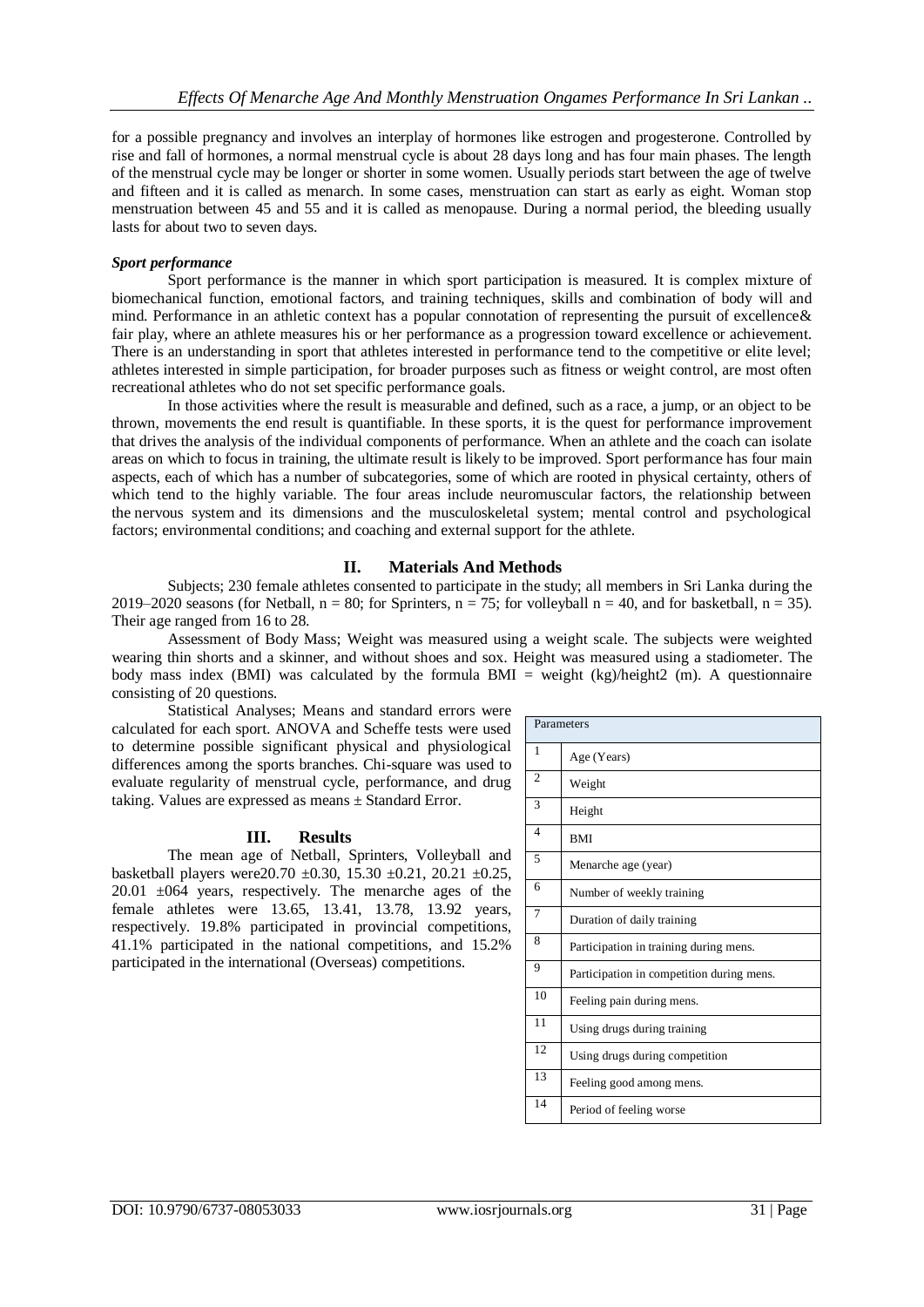| The answers given to survey questions and % values |                                                              |                                                                                |  |
|----------------------------------------------------|--------------------------------------------------------------|--------------------------------------------------------------------------------|--|
| $\mathbf{1}$                                       | General menstruation situation                               | Regular<br>Irregular<br>Sometimes irregular                                    |  |
| $\overline{2}$                                     | Pain situation of menstruation                               | Painful<br>Sometimes painful<br>Sometimes painful                              |  |
| 3                                                  | Using medicine at exercise                                   | Yes<br>No<br>Sometimes                                                         |  |
| $\overline{4}$                                     | Using medicine at competition                                | Yes<br>No<br>Sometimes                                                         |  |
| 5                                                  | The effect situation of menstruation on daily life           | Doesn'teffect<br>Sometimes effects<br>Effects                                  |  |
| 6                                                  | Monthly menstruation situation                               | Less than 3 days<br>3-5 days<br>5-8 days<br>8-10 days                          |  |
| $\tau$                                             | Attending situation at exercise on menstruating phase        | I attend<br>I sometimes attend<br>Never attends                                |  |
| 8                                                  | Attending situation at competition on menstruation phase     | I attend<br>I sometimes attend<br>Never attends                                |  |
| 9                                                  | The situation of feeling herself before menstruating         | Very well<br>Well<br><b>Bad</b><br>Very bad                                    |  |
| 10                                                 | Feeling situation of herself on menstruating phase           | Very well<br>Well<br><b>Bad</b><br>Very bad                                    |  |
| 11                                                 | Feeling situation of herself after menstruating phase        | Very well<br>Well<br><b>Bad</b><br>Very bad                                    |  |
| 12                                                 | At which phase of menstruation your acts are comfortable     | At the beginning<br>In the middle<br>At the end<br>From beginning till the end |  |
| 13                                                 | The term in which your performance enhanced                  | At the beginning<br>In the middle<br>At the end<br>From beginning till the end |  |
| 14                                                 | Being effected of physical performance at menstruation phase | Negative<br>Sometimes negative<br>Sometimes positive<br>Positive               |  |

# **IV. Discussion**

It has been determined that women who started exercising earlier (Uysal, 1996) had later menarche and increased menstrual disorders in these women. American female athletes start menarche at a significantly higher age than non-athletes. The menarche of high school and college athletes was significantly later than that of nonathletes, and the menarche of national and Olympic athletes was significantly later than that of high school or college athletes.

On the other hand, the age at menarche of Hungarian athletes was found to be little affected by sports competitions (Fox et al., 1988). Although the average age at menarche of Belgian gymnasts is  $15.6 \pm 2.1$  years, the average age at menarche of girls in the general population is  $13.2 \pm 1.2$  years (Claessens et al., 1992). Kovalcikova (1989) studied the menarche age and menstrual cycle status of three groups of top volleyball players and non-athletes.